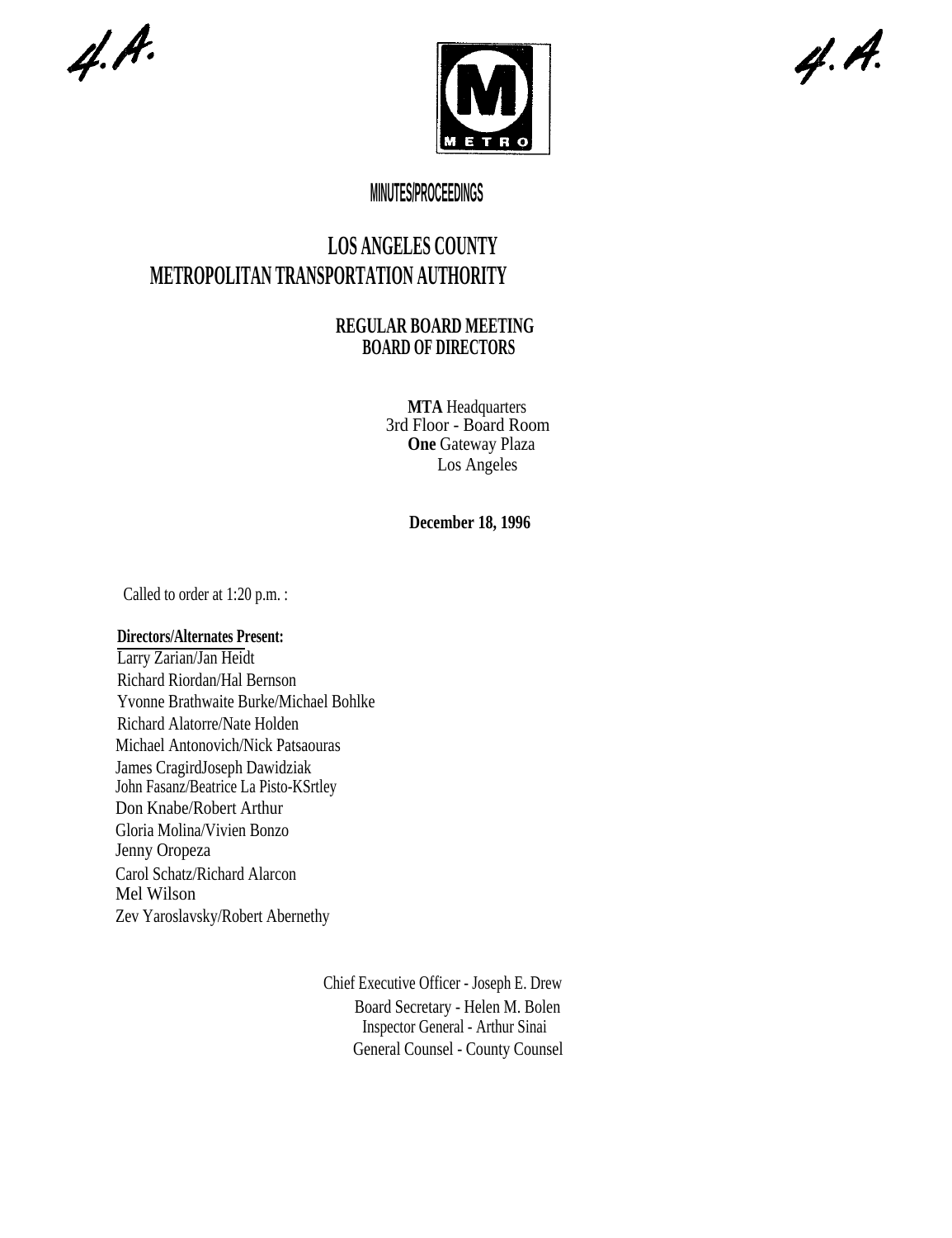- i. CLOSED SESSION
	- A. Conference with Labor Negotiator G.C. 54957.6

Agency Negotiator: Raman Raj Employee Organization: Transit Police Officer's Association

Agency Negotiator: Raman Raj Employee Organization: United Transportation Union, Amalgamated Transit Union, Transportation Communications Union

NO REPORT WAS MADE

mo Personnel Matters G.C. 54957

Public Employee Appointment - Interim Board Secretary

Appointed Janne Nielson, Acting Board Secretary for the period following Board Secretary's separation until the January Board Meeting.

2 o Public Employee Appointment - Interim Chief Executive Officer

> Announced the intent to engage the firm of Norm Roberts to conduct a search for the CEO. On Monday, December 23, if no objections received from members of the Board, will contact A. Kiepper and T. Tidemanson concerning interim positions.

2. Flag.Salute

Public Comment

Received public comment.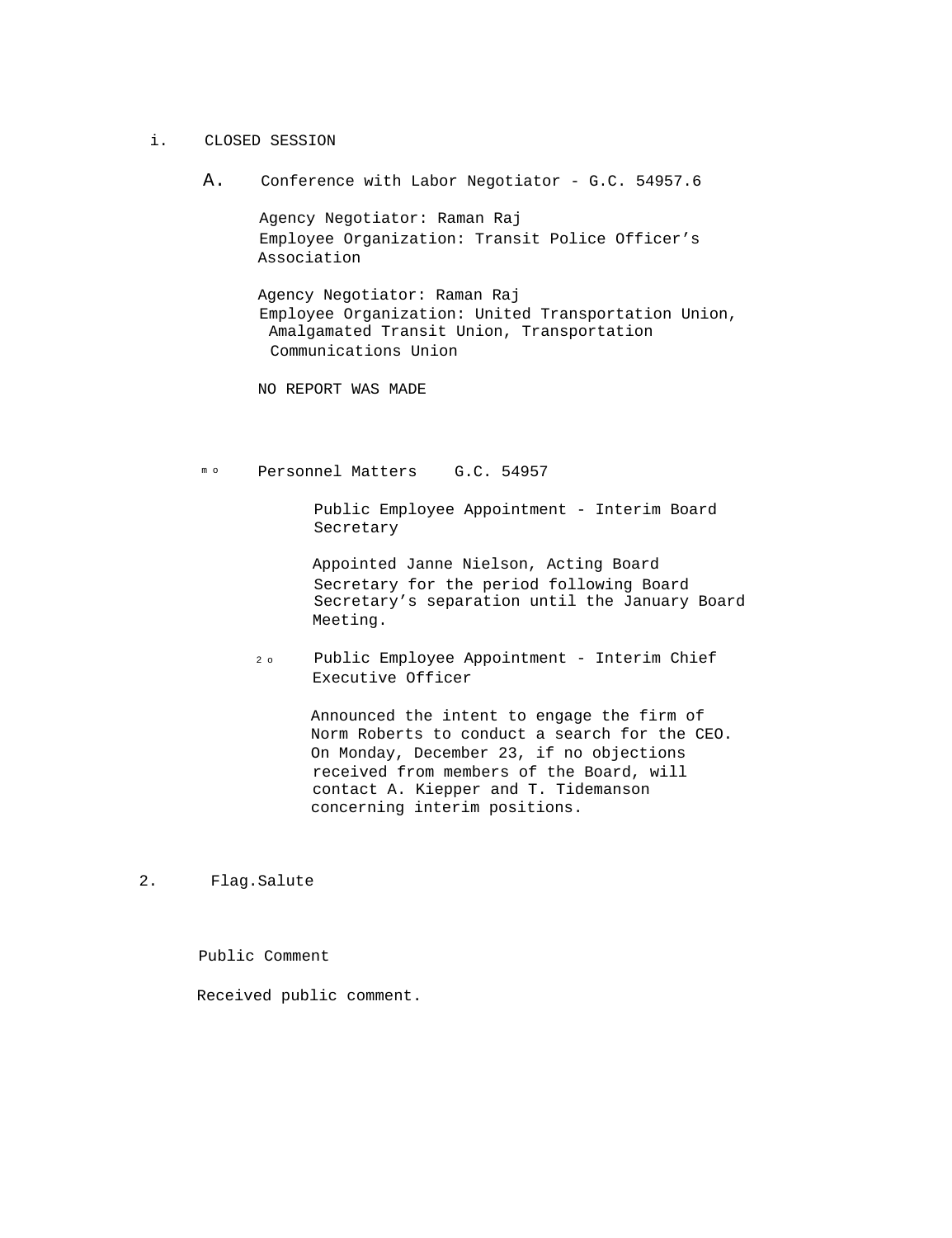#### 4. Chair's Remarks

- Ao Recognized Helen M. Bolen, MTA Secretary, who will be retiring after 30 years of service.
- B o Welcomed new Board of Directors Don Knabe and Jenny Oropeza.
- $CO$  Reported on trip to Washington, D.C. and meeting with Secretary of Transportation A. Pena and Federal Transit Administration Administrator G. Linton. He read a statement from FTA Administrator G. Linton on this meeting concerning adoption of a Code of Conduct, reaffirming commitment to funding of the Red Line project with a January 15, 1997 deadline.
- D° Recognition of Arthur Winston who was named Employee of the Century by the Transportation Foundation of Los Angeles. Mr. Winston has been with this agency and its predecessors for 66 years and is working as the lead man on his shift.
- 5 o Chief Executive Officer's Report
	- A. Upcoming Events and Issues

L. Bohlinger, Deputy CEO, reported on holiday gift giving by employees for children at MacLaren Children's Center for Abused Children, Connie Ann Residential and Educational Treatment Center, Fred Jordan Mission Skid Row Kids, and Children's Institute International.

Ms. Bohlinger reported on the bus stop cleaning program and the "Adopt-A-Stop' program. She thanked Director Antonovich for his help and support.

Bo Ms. Bohlinger reported on the Hay Study concerning employee classification/compensation system indicating that meetings were being held with employees to explain the study and its affects.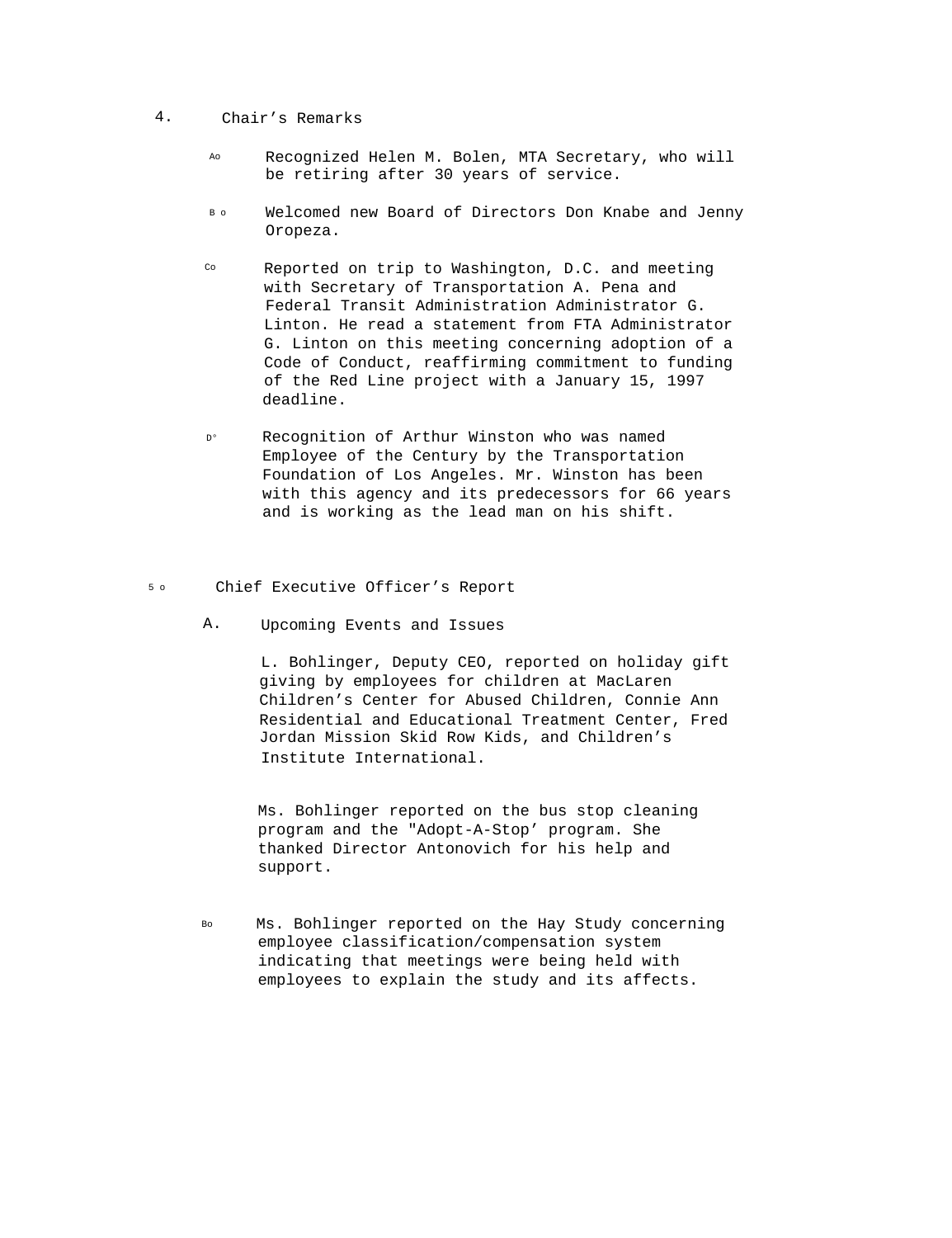#### 6. Director Special Items

- ao APPROVED tours of the construction sites for members of the Construction Committee, open to all members of the Board, commencing January, 1997 and every six months thereafter.
- Bo Molina/Yaroslavsky Approved three motions concerning ethics standards, lobbyist regulations and ethics policies, AMENDED to include the development of a Code of Conduct, to be completed prior to January 15, 1997 and FURTHER AMENDED to request the Executive Committee to consider and make a recommendation at its next meeting, whether to substitute an appointed Ethics Commission, with no Board members or anyone who is doing business with or related to the MTA, as part of that Commission to oversee the ethics of the MTA.

#### 7 o APPROVED:

- A. Minutes of:
	- i. Regular Board Meeting held November 20, 1996; 2. CAC meeting held November 20, 1996;
- B. Consent Calendar items: 10-12, 15-19, 22-23, 31-34

#### GENERAL

**CONTI~umD TO SPECIAL BOARD MEETING JANUARy I0:**

selection and negotiation of a contract covering **Construction Management Services on the Metro Red Li:~e Eastside Extension,** returning to the Board for final approval of an agreement and a not-to-exceed amount; and

 $R<sub>o</sub>$ issuance of a Letter Contract~Limited Notice to Proceed to the selected firm in an amount not-toexceed \$5,000,000 for immediate start-up services.

> Directors Antonovich/Patsaouras and Knabe/Arthur indicated a Conflict of Interest

Appearance of N. Watson, T. Gonzales, N. Paplano, K. Johns, J. Walsh and C. King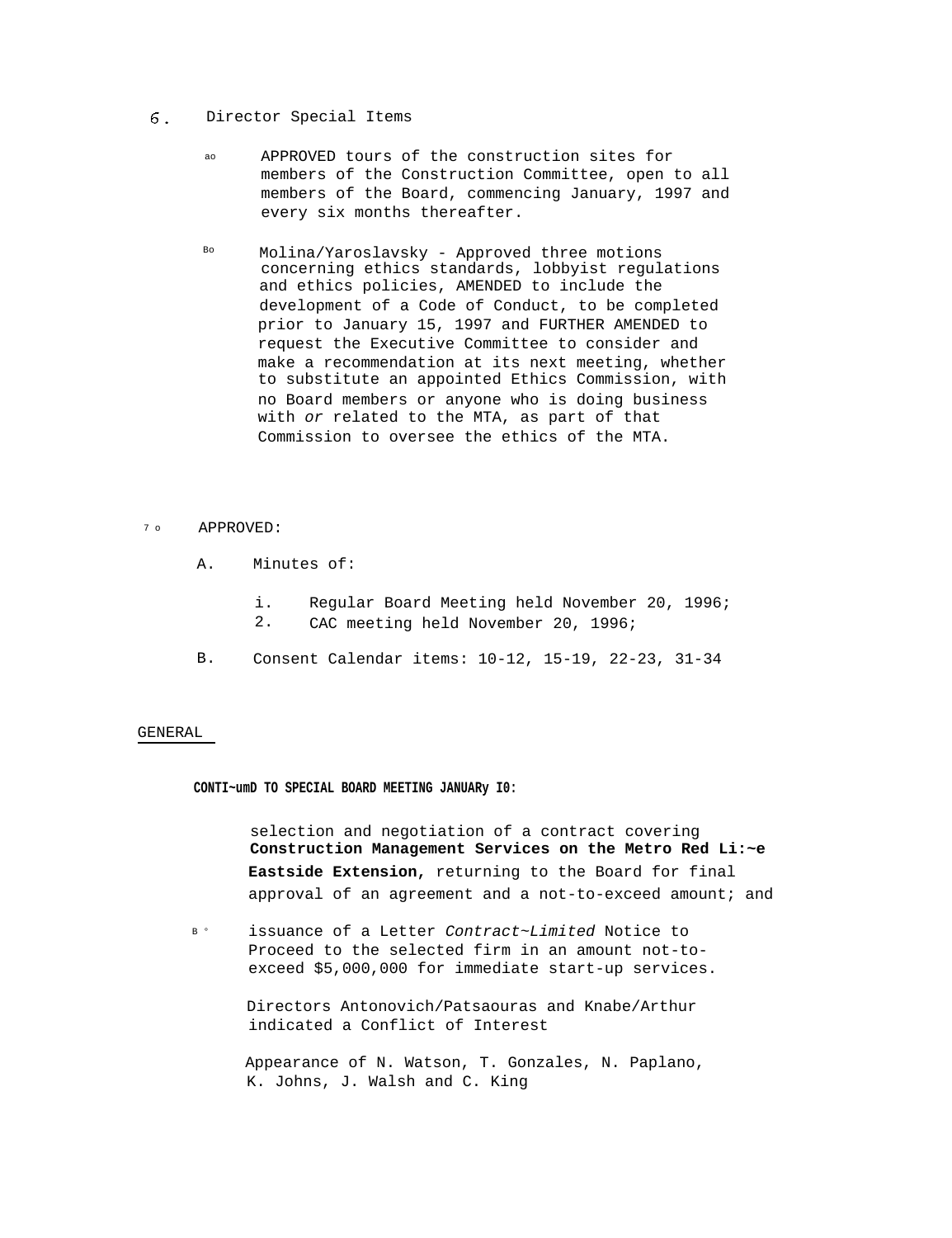#### REAL ESTATE & ASSET DEVELOPMENT COMMITTEE

APPROVED contract amendment with Pacific Relocation Services for the completion of relocation services in North Hollywood and Universal City, Metro Red Line Segment-3 Project, in the amount of \$24,000, for a total contract amount not to exceed \$409,199.

Directors Molina/Bonzo indicated a Conflict of Interest

FINANCE & BUDGET COMMITTEE

- I0. APPROVED ON CONSENT CALENDAR a resolution directing financial institutions doing business with the MTA to honor signatures of officials and their desig~ees.
- ii. APPROVED ON CONSENT CALENDAR formation of a Joint Powers Authority (JPA) between the MTA and the County of Los Angeles to facilitate MTA's U.S. **leveraged lease** of 30 **Breda Rail vehicles.**

Director Yaroslavsky indicated a Conflict of Interest

12. APPROVED ON CONSENT CALENDAR selection of Bank of America, Pacific Investment Management Co., Danson & Neuhar, LM Capital and V.A. Reid under REP PS53200007 to provide investment management services for the operating funds for an estimated annual fee of \$367,000.

Directors Antonovich/Patsaouras and Knabe/Arthur indicated a Conflict of Interest

13. Director Alatorre made a motion to approve staff recommendation, which aotion was seconded by Director Arthur.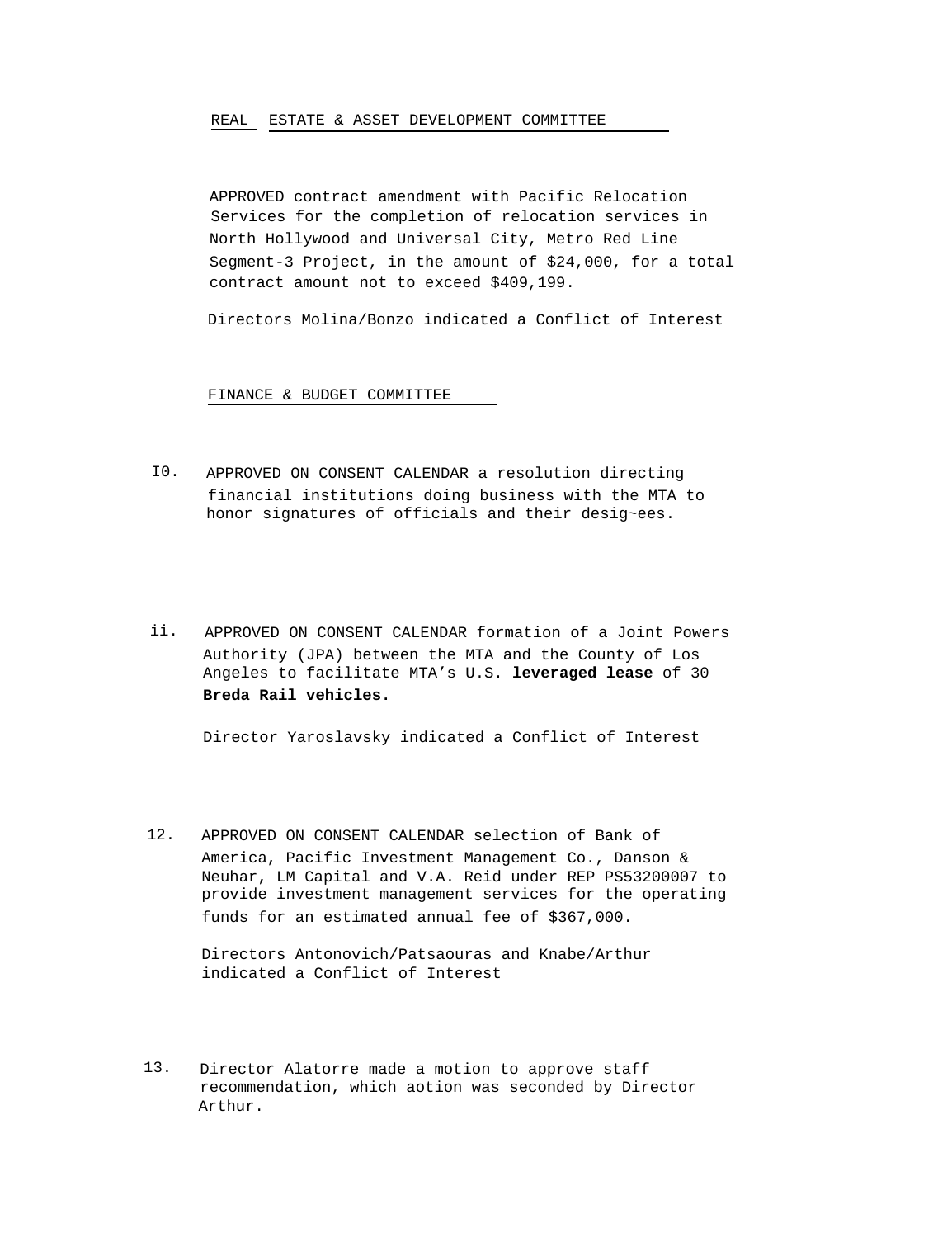Appearance of B. Bartlett, Mayor of Monrovia, and P. Wallach, Mayor of E1 Monte speaking in favor of the bridge loan and proposed facilities.

Director Yaroslavsky asked questions in the areas of obtaining of a conventional loan, consideration of a loan taking into account the financial situation, and the use of other MTA dollars to guarantee the loan. then made a substitute motion to require Foothill Transit to apply for a conventional loan with any interest rate above 5% to be subsidized by the MTA, which motion FAILED on a Roll Call vote noted:

Ayes: Noes: Abstain: Absent: Burke, Bonzo, Yaroslavsky Antonovich, Alatorre, Cragin, Arthur, Fasana, Oropeza, Riordan, Alarcon, Wilson, Zarian None None

A voice vote was then taken on the original motion to approve the bridge loan to Foothill.

APPROVED negotiation and execution of **a bridge** loan to Foothill Transit to complete construction of the E1 Monte and Pomona Operations and Maintenance facilities, in the amount of \$10,400,000.

Directors Bonzo and Yaroslavsky voted "No.'

#### **14. CARRIED OVER TO REGULAR JANUARY BOARD MEETING:**

award of contract to Cash Technologies Inc., the lowest responsive and responsible bidder under IFB No. 07-9601, covering the currency counting service for one year, up to and not to exceed \$800,000; and

exercising four, six-month options, at the election of the MTA, for a not to exceed cost of \$800,000 per year.

15. APPROVED ON CONSENT CALENDAR a contract amendment with bd Systems Incorporated, Torrance, covering info~,ation systems services for an extended period of 90 days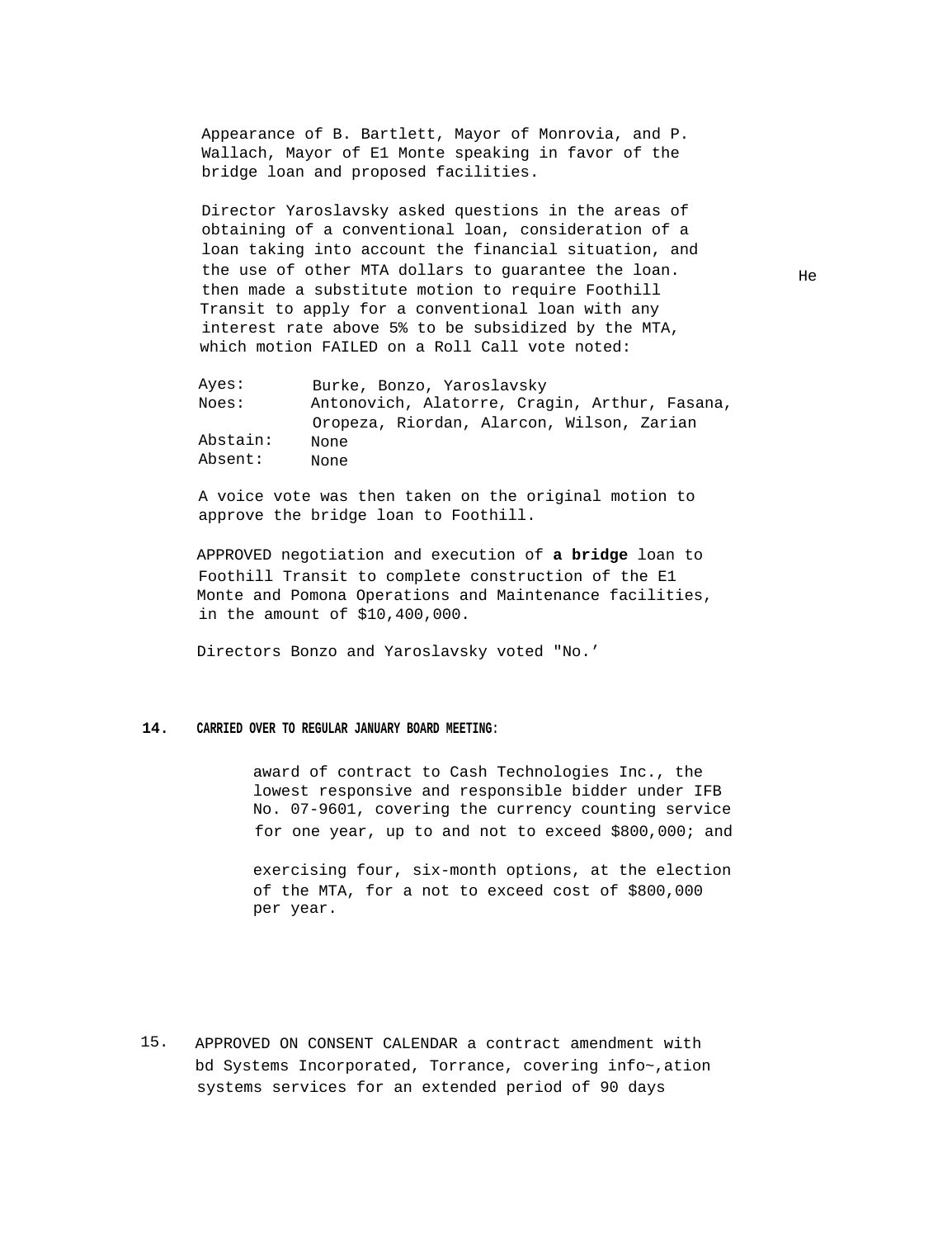through April 30, 1997 at a cos5 no5 to exceed \$825,000 for a total contract of \$12,770,000.

OPERATIONS COMMITTEE

- 16. APPROVED ON CONSENT CALENDAR contract amendment with Transportation Management Solutions, Inc., Linthicum, Maryland, covering procurement of Metro Freeway Service Patrol dispatch computer and data transmission equipment, for an amount not to exceed \$780,506, subject to audit .
- 17. APPROVED ON CONSENT CALENDAR contract amendment with Motorola Communications of San Diego to provide I00 sets of radios for the Metro Freeway Service Patrol, for an increase in the contract by \$615,000, subject to audit.

#### **18. APPROVED ON CONSENT CALENDAR:**

a contract amendment with Inter-Con Security Systems, Inc., under RFP 95-26, covering security services at bus operating divisions in the amount of \$300,000 through December 31, 1996; and

exercising a one year option at a cost of \$1M from January 1 through December 31, 1997.

- 19. APPROVED ON CONSENT CALENDAR contract with Mesa Pacific, a subsidiary of Pacific Enterprises, to provide liquefied compressed natural gas fueling services at Division 5 for an estimated annual cost of \$330,000 for a one year period.
- 20. CARRIED OVER TO JANUARY COMMITTEE MEETING award of contract to Environmental Restoration, Inc., Cerritos,

tria se s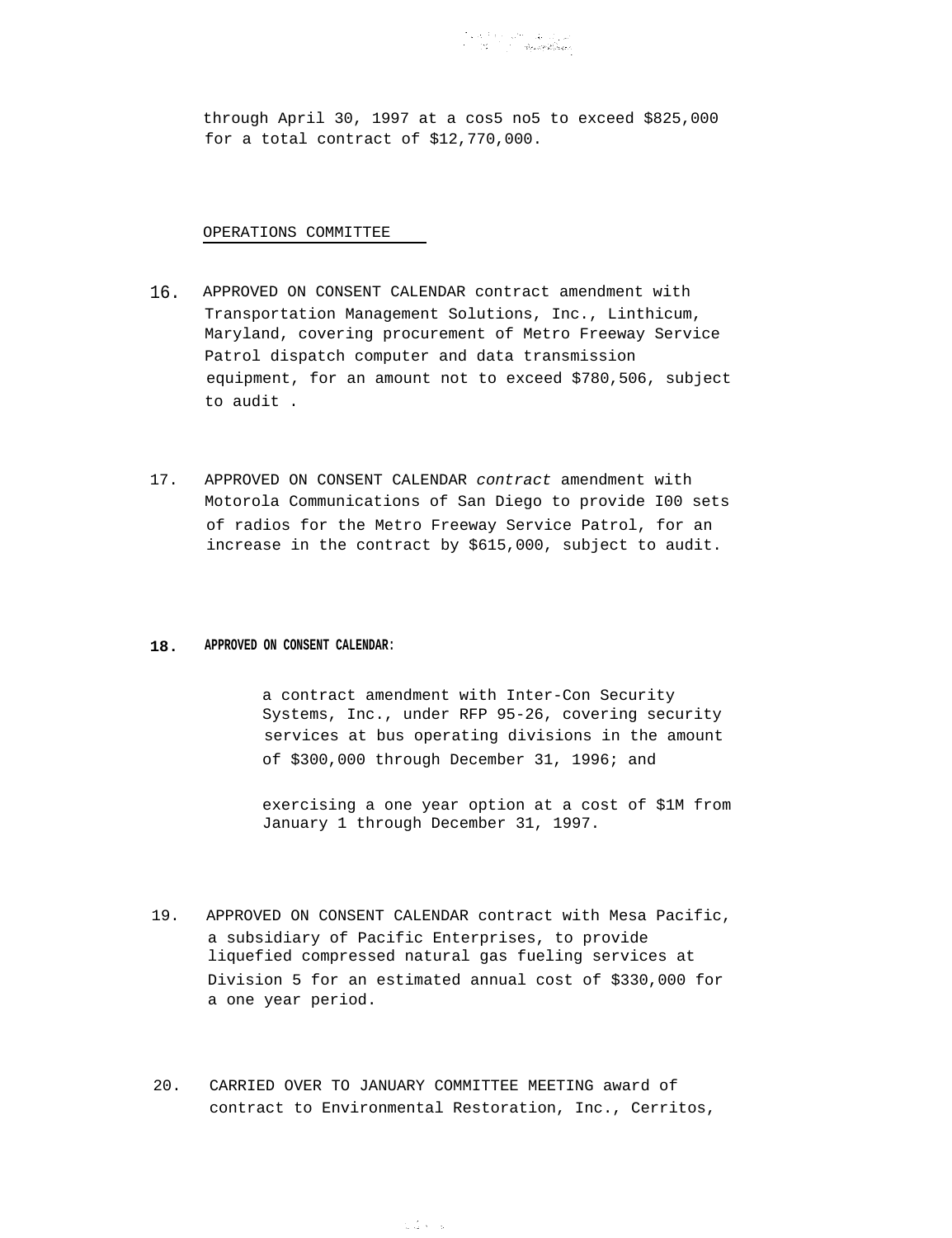the lowest responsive, responsible bidder covering underground tank replacement at Division I0 for a fixed price of \$1,493,890.

21. **CARRIED OVER TO JANUARY COMMITTEE MEETING** award of contract to Tyree Organization, Ltd., Cerritos, the lowest responsive, responsible bidder covering underground tank replacement at Division 6 for a fixed price of \$946,556.

#### **22. APPROVED ON CONSENT CALENDAR:**

- io rejection of all bids under RFP No. 0P-3340-0504 for failure to comply with DBE goal requirements;
- $B.$ extension of existing contracts with California Street Maintenance, Gardena, and A-I Power Sweeping Co., Baldwin Park, to provide power sweeping services for a period of six months at a not to exceed monthly amount of \$25,000 and \$6,000 respectively; and
- $C_{\Omega}$ re-solicitation of proposals for these services.
- 23. APPRO~-ED ON CONSEIqT CALEIqDAR contract with Agrichem Services, Davis, under RFP 0P35600303 covering herbicide application services on Metro Blue and Green Line rights-of-way and facilities to control vegetation growth for a three year period, with two one-ygar options at the election of the MTA, for a five-year not to exceed amount of \$263,240.
- 24. APPROVED, AS AMENDED, a permanent minor route modification on Lines 446-447 - PATSAOURAS TPJINSIT PLAZA-LOS ANGELES-CARSON-WILMINGTON-SA/ PEDRO EXPRESS, to serve the new Harbor/I-105 Transitway ~tation to be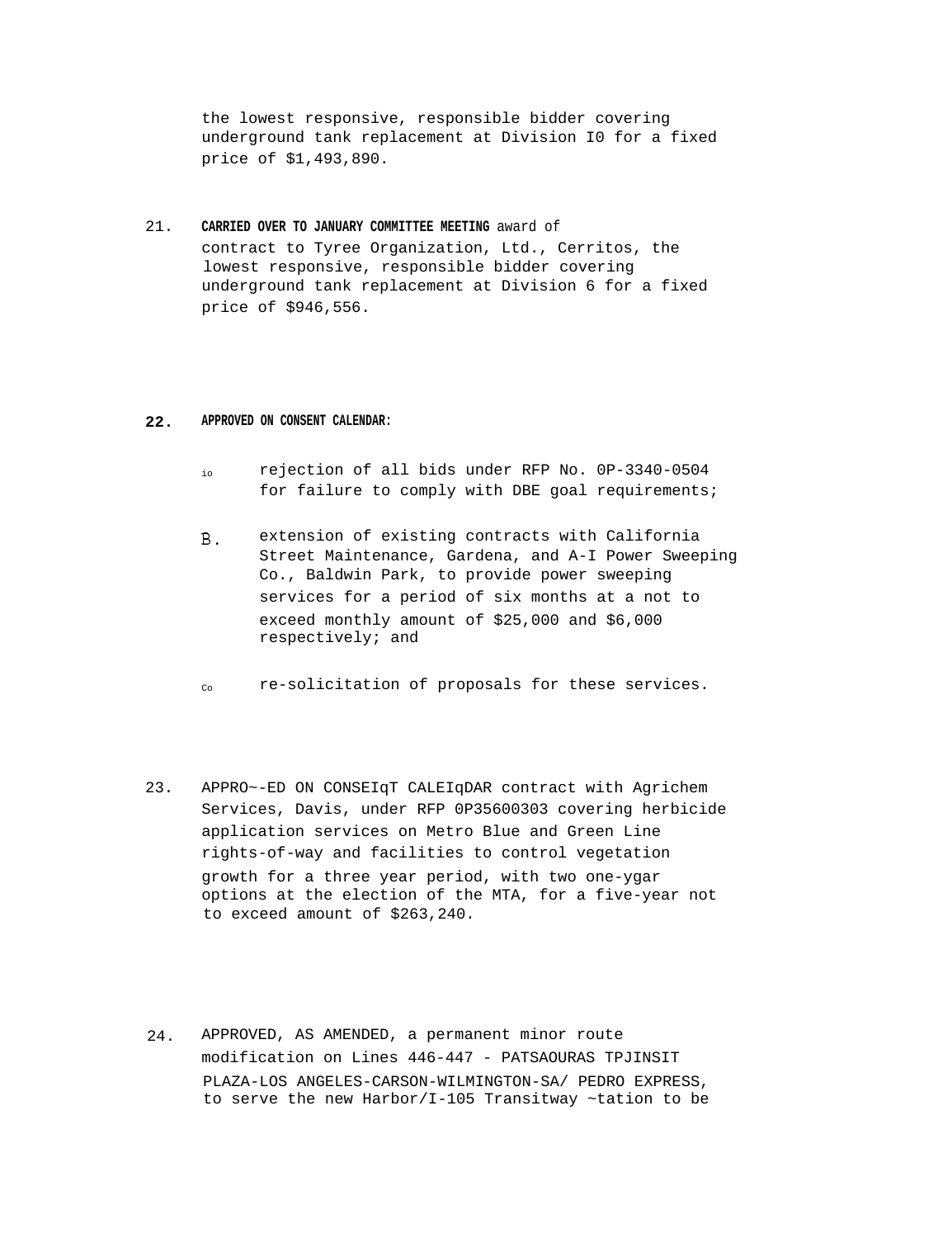effective December 15, 1996, and increase the Chief Executive Officer's authority for minor route modifications from \$25,000 to an not-to-exceed \$i00,000.

Approved with 9 directors present.

PiJ~NNiNG & PROGRAMMING COMMITTEE

25. APPROVED, AS AMENDED, replacing Attachment 2 with Attachment B, the Fiscal Year 1997-98 **State Transit Capital Improvement Program** to:

> approve 16 project applications totaling \$28,207,590; and

 $B<sub>0</sub>$ adopting the MTA's Los Angeles County Regional Guideway Financial Plan totaling \$28,207,590.

Approved with 9 directors present

26. Director Fasana made a motion to defer this item to allow sufficient time to consider the Bowler legislation which was seconded by Director Patsaouras.

Director Burke made a substitute motion to approve the staff recommendation. This motion passed with Directors Fasana, Arthur and Patsaouras voting "No.'

#### **APPROVED:**

finding 87 jurisdictions in conformance with the adopted **Congestion Management Program** (CMP) and determine that two jurisdictions are in nonconformance; and

- B o approval of the 1995-1996 development debits and standard and unique credit claims.
- 27. Public comment from J. Gabig, R. Rebeiro, W. Roberts and M. Satterfield.

Director Patsaouras made a motion to carry the item over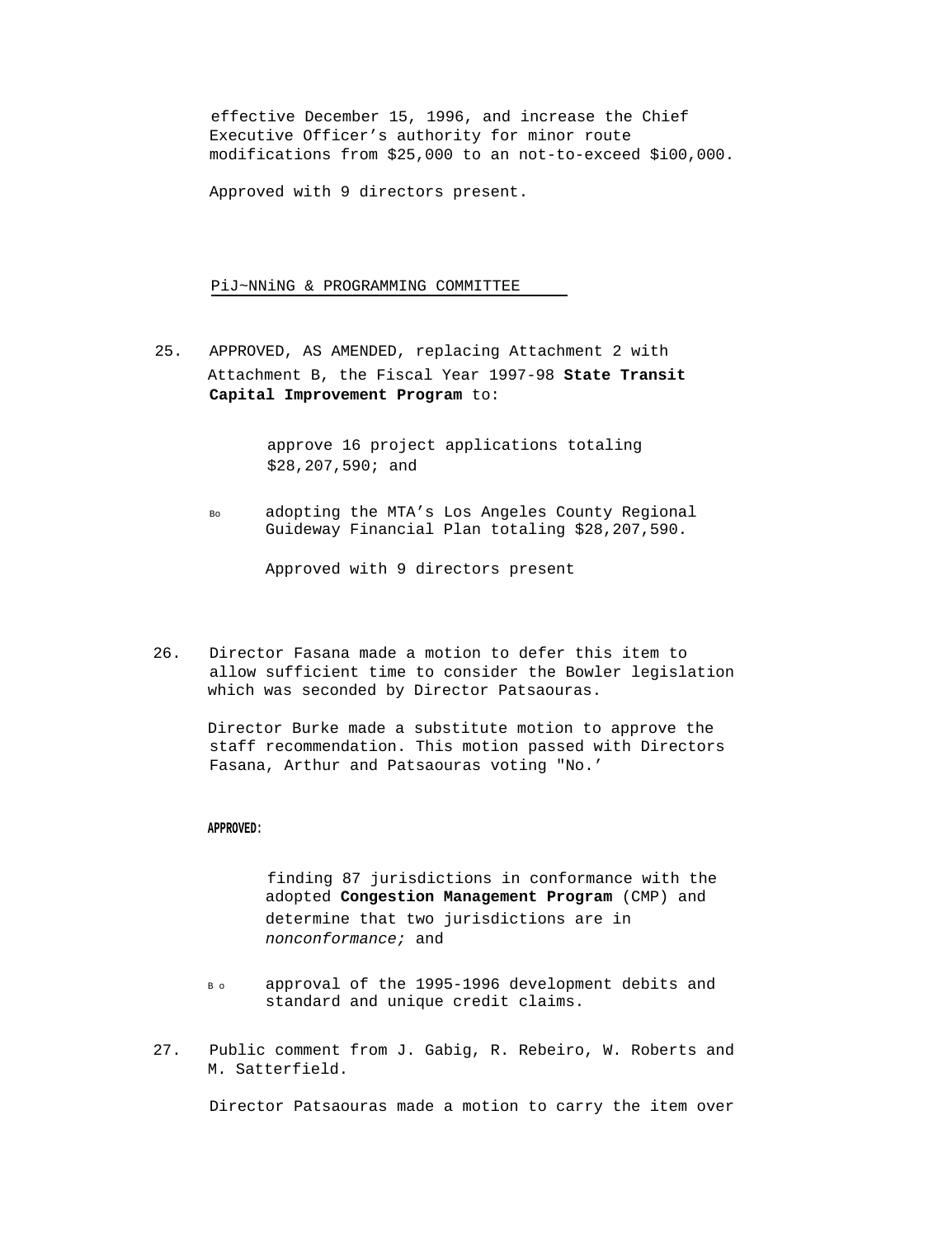for 30 days to address concern of the firm responsible for developing the specifications could also bid in the procurement process, which motion failed as noted:

| Ayes:    | Patsaouras, Bonzo, Oropeza                  |
|----------|---------------------------------------------|
| Noes:    | Burke, Cragin, Arthur, Fasana, Yaroslavsky, |
|          | Zarian                                      |
| Abstain: | None                                        |
| Absent:  | Alatorre, Riordan, Schatz, Wilson           |

A motion was made to approve staff recommendation with was approved with Directors Burke, Cragin, Arthur, Fasana, Yaroslavsky, Wilson and Zarian voting in favor.

#### **APPROVED:**

Ao amendment to contract ST-005 with GFI Genfare to develop a fully-integrated regional electronic fare revenue processing system, in the amount of \$427,000;

> approve utilization of \$427,000 in the 1995-96 Call for Projects Countywide Multimodal Electronic Fare Payment Systems project (#2440); and

- C° development of an interagency agreement between interested operators to oversee development of the specification and potential procurement, operation and management of the system components.
- 28. APPROVED acceleration of the funding schedule of \$140 million of the \$359 million commitment to the Alameda Corridor Project to ensure a 2001 project completion date contingent upon appointment of a permanent member & alternate as a voting member to the ACTA Board, member to be appointed by MTA with the immediate release of up to \$2.7 million conditioned on appointment of an MTA Board member; and designate the \$400 million spent by the Port of Los Angeles and Long Beach to purchase the Alameda corridor railroad right-of-way as the requisite local agency funding match to the MTA's \$350 million contribution to the project which will be released as programmed.

Director Antonovich voted "No°'

EXECUTIVE MANAGEMENT COMMITTEE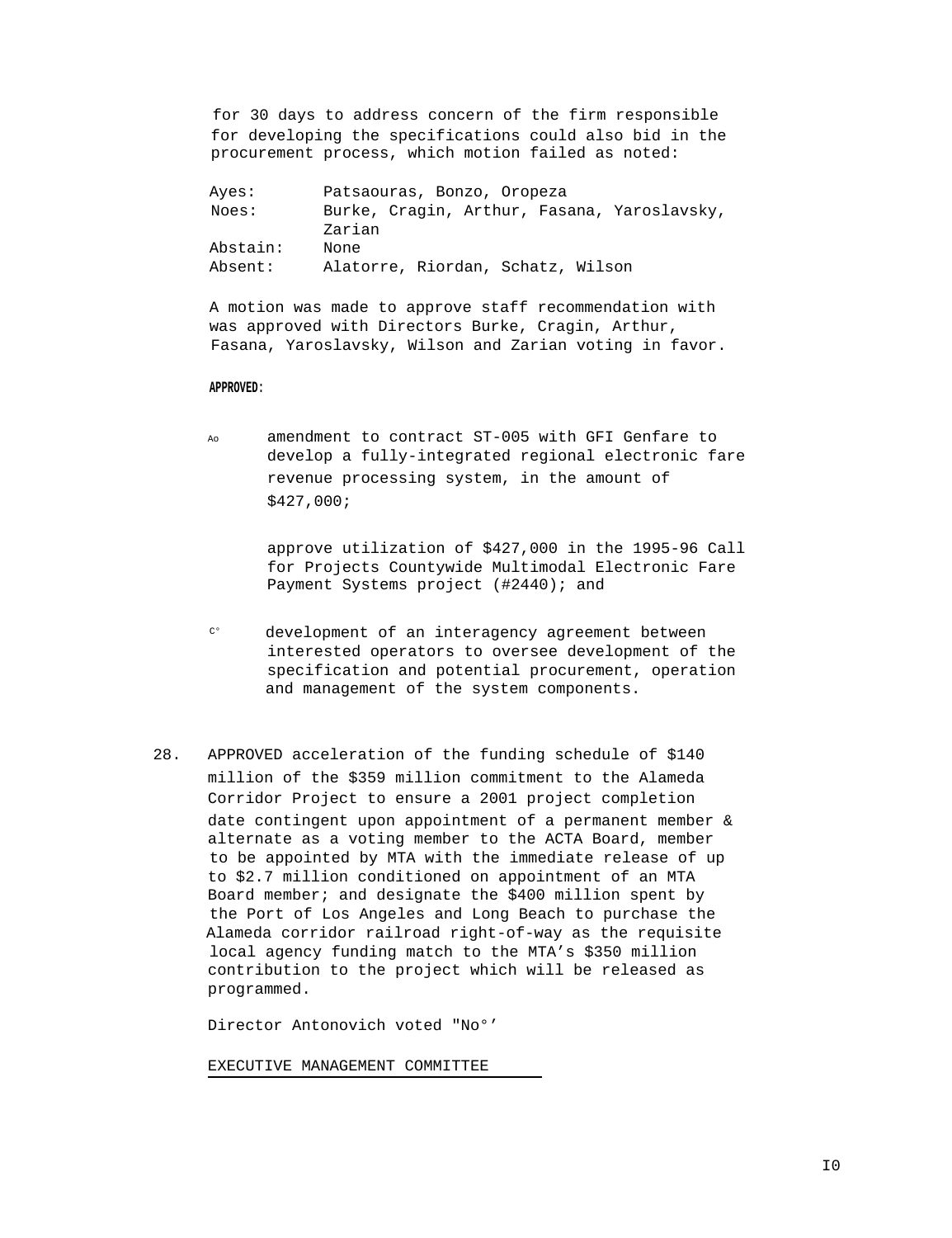- 29. APPROVED IN CONCEPT the Coopers & Lybrand organizational assessment report; consideration of implementing recommendations to be considered at a special meeting January i0, 1997.
- 30. APPROVED AS AMENDED, the 1997 Legislative Program as noted to include joining SCAG to advocate state funding for regional core ride sharing:
	- Federal: Goal 1 APPROVED Goal 2 - deferred until a special meeting can be scheduled to discuss ISTEA
	- State: I) Include bicycle safety education in the 16-week school driver's education course, and 2)join with SCAG and the other **county** transportation **commissions in** the region to advocate for state funding for regional core ride share services directed to MTA

Local: APPROVED

#### **31. APPROVED ON CONSENT CALENDAR:**

adoption of an Equal Opportunity/Affirmative Action Program 1995 Update approved by the Federal Transportation Authority and reviewed by the State of California Department of Fair Employment and Housing;

adoption of the Long Range and Short Term Affirmative Action Goals based on the 1990 Census percentage of Los Angeles County market availability for the nine equal employment opportunity categories; and

- Co implementation and development of updates, procedures and policies to ensure continued conformance with FTA requirements necessary for receipt of federal funds and adherence to local, state and federal laws against discrimination.
- 32. APPROVED ON CONSENT CALENDAR development of a Small Business Enterprise (SBE) program as an alternative to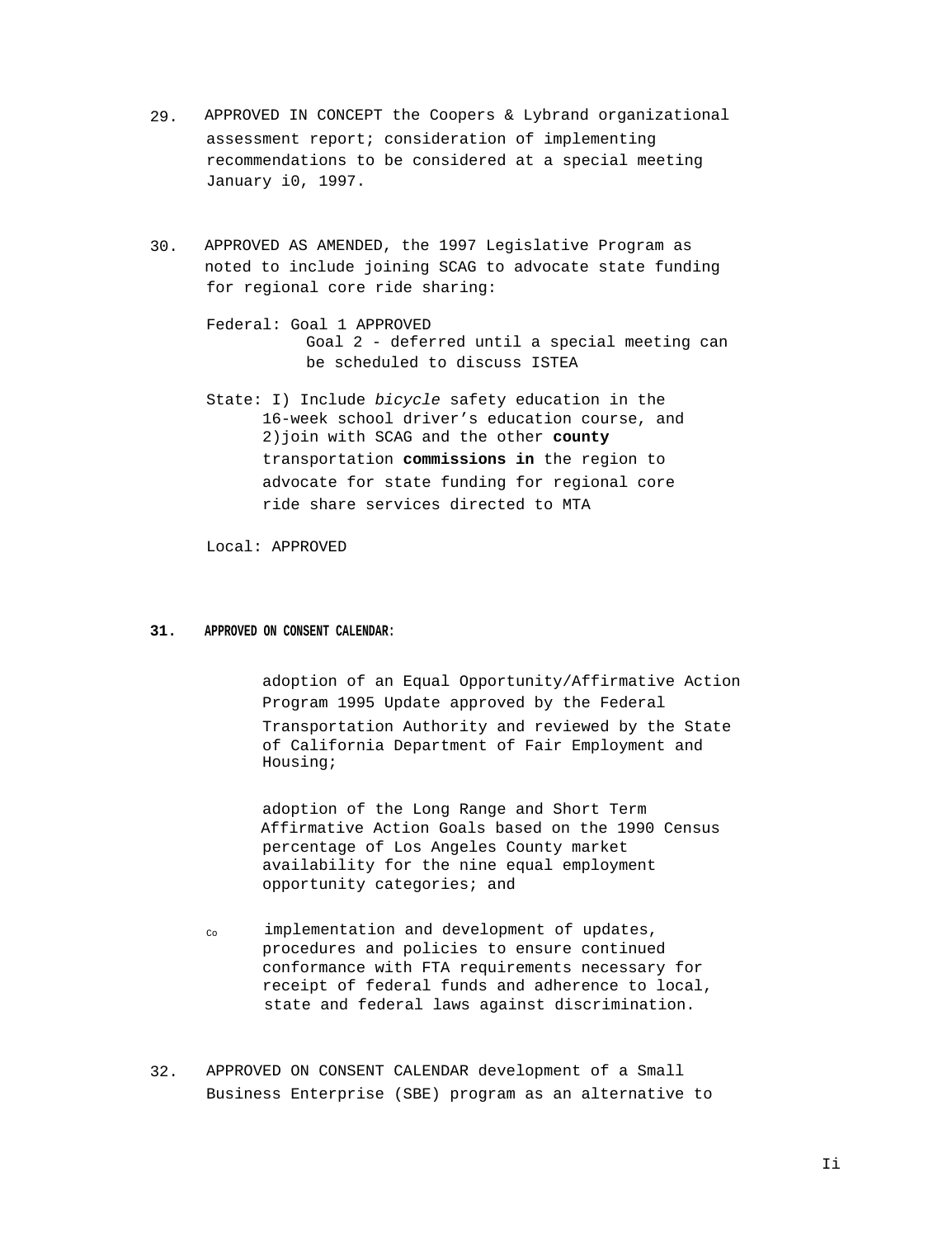the currently adopted MBE and WBE Local Program, to be implemented if the current program is held to be unconstitutional pursuant to Proposition 209 California Civil Rights Initiative.

33. APPROVED ON CONSENT CALENDAR award of a five year unit rate contract to Employee Support Systems Company to provide an employees assistance program for eligible employees and their immediate family members in the amount of \$126,403 for the first year.

CONSTRUCTION COMMITTEE

34. APPROVED ON CONSENT CALENDAR an award fee for Contract MC013 with Managers of Transit Construction for construction management services on the Pasadena Blue Line in the amount of \$59,141 (9%) for the period May through August, 1996.

- 35. APPROVED LrI~DER COMMITTEE AUTHORITY authorization for Engineering Management Consultant to award a subcontract to Dworsky Associates, Inc. for architectural/ engineering services on the Chavez/Soto Station for the East Side Extension for a firm fixed price of \$2,197,854.
- 36. APPROVED UNDER COMMITTEE AUTHORITY Amendment No. 1 to the utility cooperative agreement with Southern California Edison Co. for final engineering design and review services for the Metro Red Line East Side Extensioq for a not to exceed amount of \$5,000.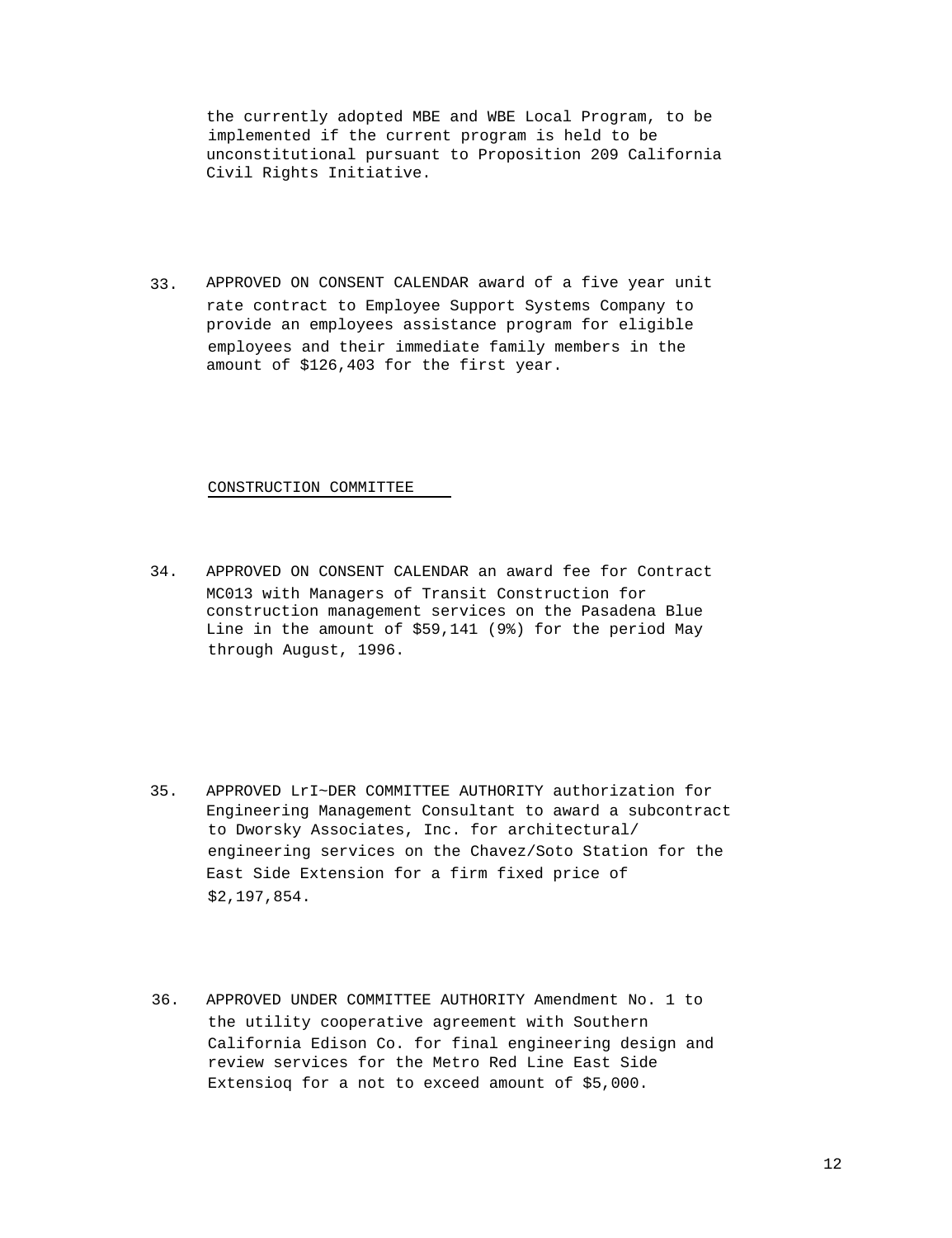#### 37. **APPROVED UNDER COMMITTEE AUTHORITY Amendment No. 1** to

the utility cooperative agreement with Southern California Gas Co. for final engineering design, review and construction services for the Metro Red Line East Side Extension for a not to exceed amount of \$i,000,000.

### 38. **APPRO~FED UIqDER COMMITTEE AUTHORITY Amendment No. 1** to

the utility cooperative agreement with Los Angeles Department of Water and Power - Water System for final engineering design, review and construction services for the Metro Red Line East Side Extension for a not to exceed amount of \$i,000,000.

### 39. **APPROVED UNDER COMMITTEE AUTHORITY Amendment No. 1** to the utility cooperative agreement with MetroAccess Transmission Services, Inc. (MCI) for final engineering design and review services for the Metro Red Line East

- Side Extension for a not to exceed amount of \$5,000.
- 40. **APPROVED** an increase in the Authorization for Expenditure to Contract PM021 with Fluor Daniel, Inc. for **Project Management Assistance Services** for the East Side Extension, Red Line Segment 1 Transit Enhancements, and Systemwide Projects, in the amount of \$1,550,000 for a revised AFE amount of \$5,385,000.

Directors Antonovich, Knabe and Riordan indicated a Conflict of Interest

41. **APPROVED UNDER COMMITTEE AUTHORITY Contract Work** Authorizations (CWA) with CalTrans for claims settlement: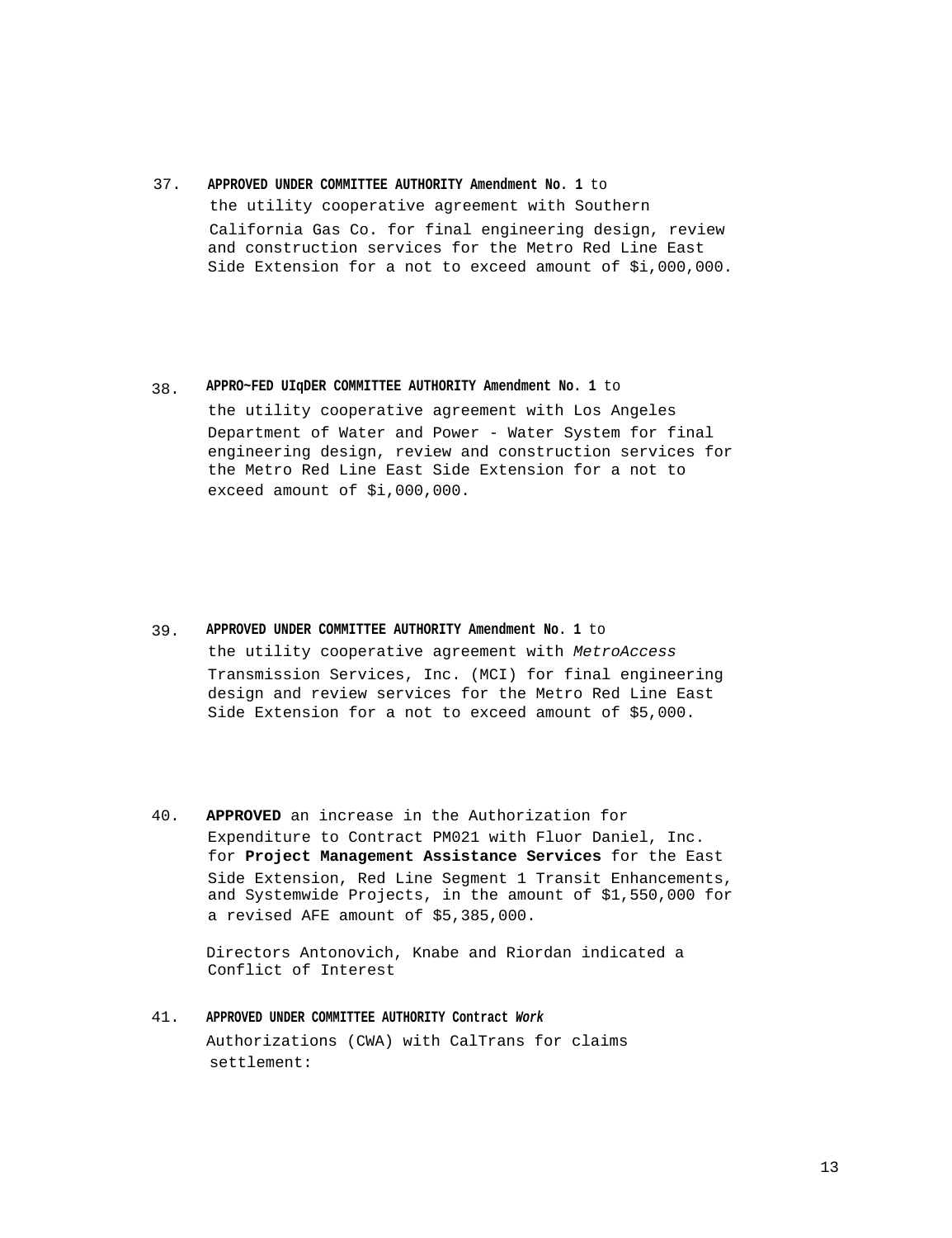- Ao Revision No. i to CWA CN-93-NE45 settlement with FTR International (CalTrans Contract 07-118194- Norwalk Transit Station) in the amount of \$304,423;
- B o Revision No. 1 to CWA CN-93-NE39 settlement with Morrison-Knudsen (CalTrans Contract 07-118174- Avalon Transit Station) in the amount of \$325,450; and
- Co payment of the claims contingent upon, and subject to CalTrans' agreement that a global settlement of all outstanding MTA claims on the Metro Green Line will be offset against CalTrans/MTA shared contracts for the green line, and agreement to provide full and final release of any and all claims resulting from the Metro Green Line/I-105 Project.
- 42. **APPROVED UNDER COMMITTEE AUTHORITY** authorization of Engineering Management Consultant (EMC) under Contract E0070, Work Order 37, to increase a sub-consultant contract with HNTB Corporation **for Urban** Design/Community Outreach services for an additional amount not to exceed \$I00,000.

#### **43. CARRIED OVER TO JAIqUARY COMMITTEE MEETING:**

Amendment No. 16 to Contract Work Order No. 3 to Contract E0070 with Engineering Management Consultant to incorporate Consultant Change Notice No. 500 for design support during construction **for the Metro Red Line Vermont/Hollywood Corridor** in the amount of \$4,467,711;

- an increase to the Authorization for Expenditure in Β. the amount of \$4,467,711 for a revised total AFE of \$92,961,596.
- 44° WiTHDP~AWN BY STAFF Work Authorization Change Notice No. B271-CN-61.00 to Contract B271 with Kiewit-Shea, JV, covering concrete quantity variance at the **Hollywood/Western** Station for an amount not to exceed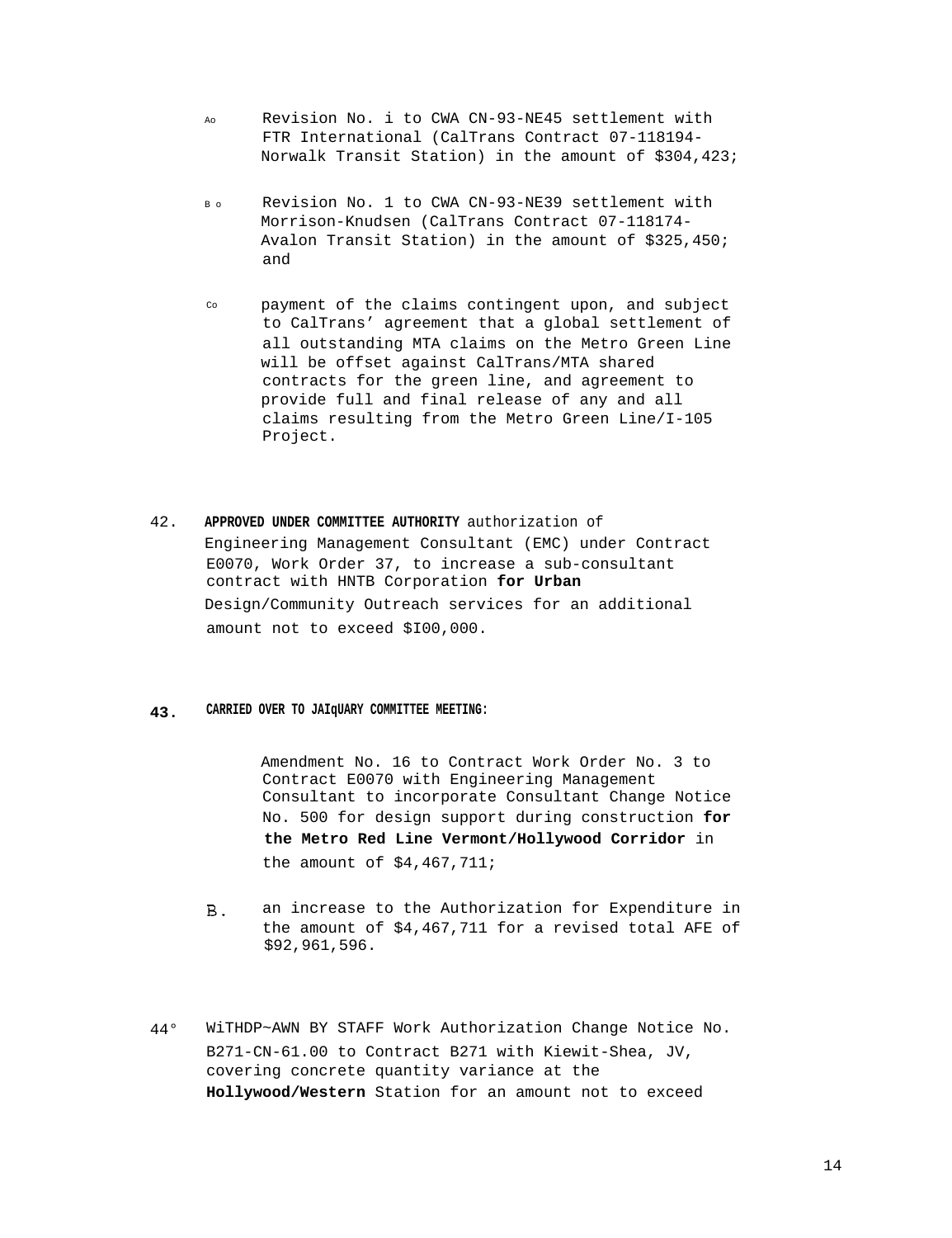\$361,113, increasing the total contract to \$41,827,903.

#### **45. APPROVED U!qDER COMMITTEE AUTHORITY:**

#### **Interrelated Schedule Mitigation Change Order Nos.**

B252-C0-65.00 and B271-CN-25.00 to Contract Nos. B252 and B271 with Kiewit-Shea, JV, for the Vermont/Santa Monica and Hollywood/Western stations on the Metro Red Line Vermont/Hollywood corridor which extend the interim schedule milestones of the B252 contract in consideration for schedule acceleration on the B271 contract to reflect no impact on the Total Contract Value of either contract or the contractor's AFE value; and

rescinding \$345,000 in liquidated damages originally withheld against contract B252, subject to approval of the Federal Transit Administration.

#### **46. CARRIED OVER TO JA~VJARY COMMITTEE MEETING:**

credit to Amendment 27 to Contract 3369 with Parsons-Dillingham for construction **management services** on the Metro Red Line, Wilshire and Vermont/Hollywood corridors in the amount of (\$3,620,560), decreasing the total contract value to \$158,225,787; and

- $B$ . reduction of the AFE in the amount of \$4,337,009 for a revised total AFE amount of \$160,225,787.
- 47. **APPROVED UNDER COMMITTEE AUTHORITY** cancellation and resolicitation of Invitation for Bid C0628 covering **tunnel grouting and repair of the Metro Red Line Segment** I.
- 48. **APPROVED UNDER COMMITTEE AUTHORITY** Change Order **No.** B610-C0-23.00 to Contract B610 mith Morrison-Knudsen to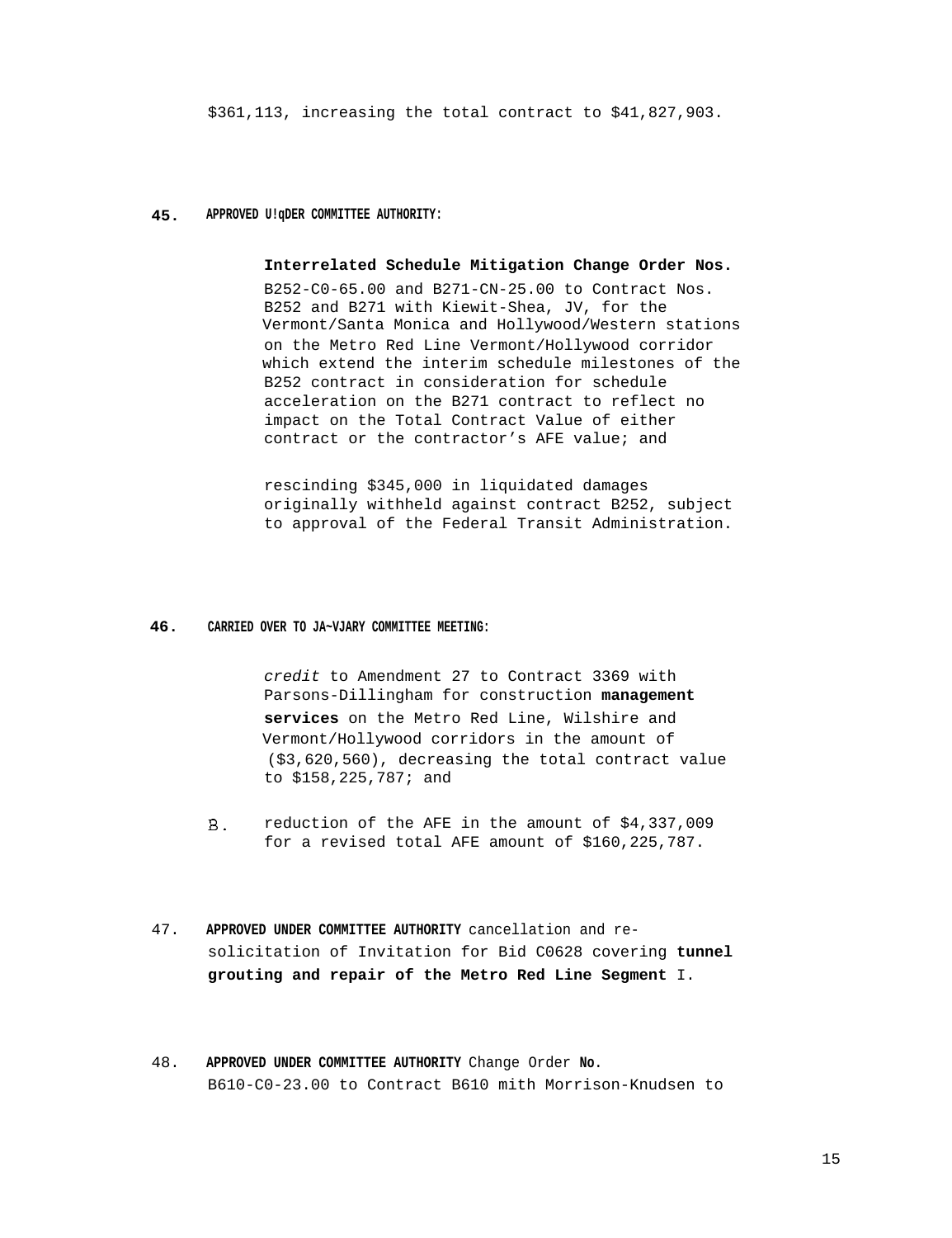compensate for trackwork installation delays in the Wilshire Tunnels on the Metro Red Line, Wilshire Corridor in the amount of \$349,836, increasing the total contract value to \$20,764,915.

#### **49. WI~RAWN BY STAFF:**

A. Amendment No. I! to Contract Work Order (CWO) No. 5 to Contract E0070 with the Engineering Management Consultant for engineering services for the programwide Metro Rail Projects in the amount of \$2,260,187 for a total Project 800275 value of \$6,142,000; and

> an increase in the Authorization for Expenditure (AFE) in the amount of \$4,560,187 for a revised AFE amount of \$8,642,000.

#### **50. APPROVED UNDER COMMITTEE AUTHORITY:**

- io credit Change Order B611-CO-I.01 to Contract B611 with Bethlehem Steel Corporation to reduce the quantity of **running rail** for the Wilshire, Vermont- /Hollywood and North Hollywood Corridors of the Metro Red Line and Pasadena Blue Line, in the amount of (\$1,202,250), decreasing the Total Contract Value to \$11,446,589; and
- reduction of the approved AFE amount by **B**. (\$1,202,250) to \$12,764,835.
- 51. WITHDRAWN BY STAFF a Cooperative Agreement between the City of Los Angeles and the MTA to administer and operate a **cleaning and** graffiti abatement program utilizing Hollywood Construction Impact Program (HCIP) funds for the period of February I, 1997 through June 30, 1998 at a cost not to exceed \$500,000.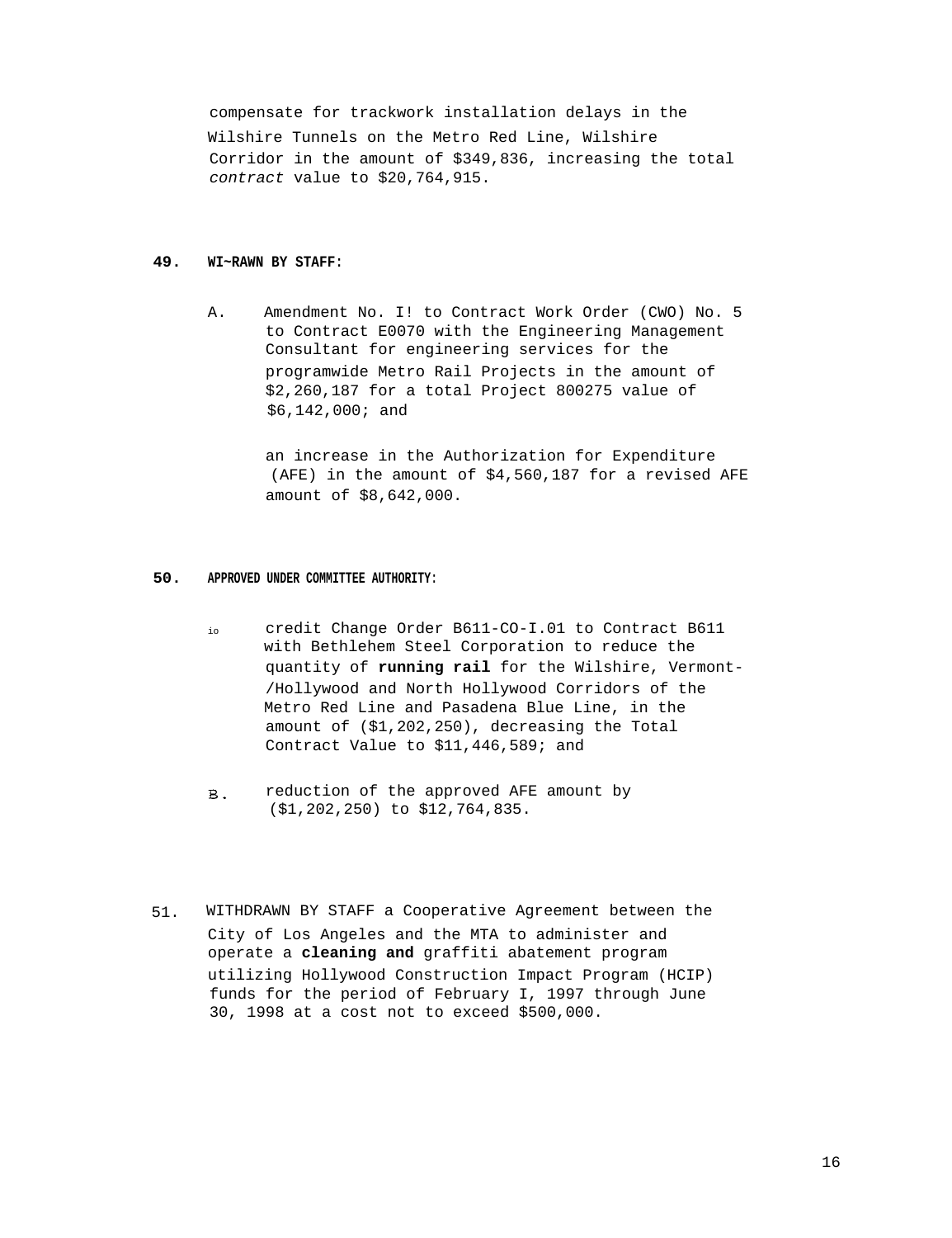52. There were no items not on the posted agenda considered.

### 53. **CONTINUED TO A SPECIAL MEETING JANUARY 10, 1997** actions required to implement adopted rail projects:

- io reduce the budget by 5% and include the recommendation as part of the five-year business plan; exchange \$300 million of federal flexible funds from the Call~  $=$  ..... ~~ .... High Occupancy Vehicle (HOV) Program to the Red Line Segment 3 Project; and
- Co prepare an action plan which minimizes the Red Line Segment 3 schedule delays in accordance with the Federal Transit Administration guidelines.

APPROVED Director Antonovich motion to seek amendments to the Federal Full Funding Grant Agreements for rail, a review of the previous cost containment and report back in January, AMENDED to include consideration of alternative alignments and exclude the first segment of the Eastern Extension.

54. APPROVED contract amendment between the MTA and the PERS Pension System extending coverage until December 31, 1997, or for such other period as may be negotiated with PERS.